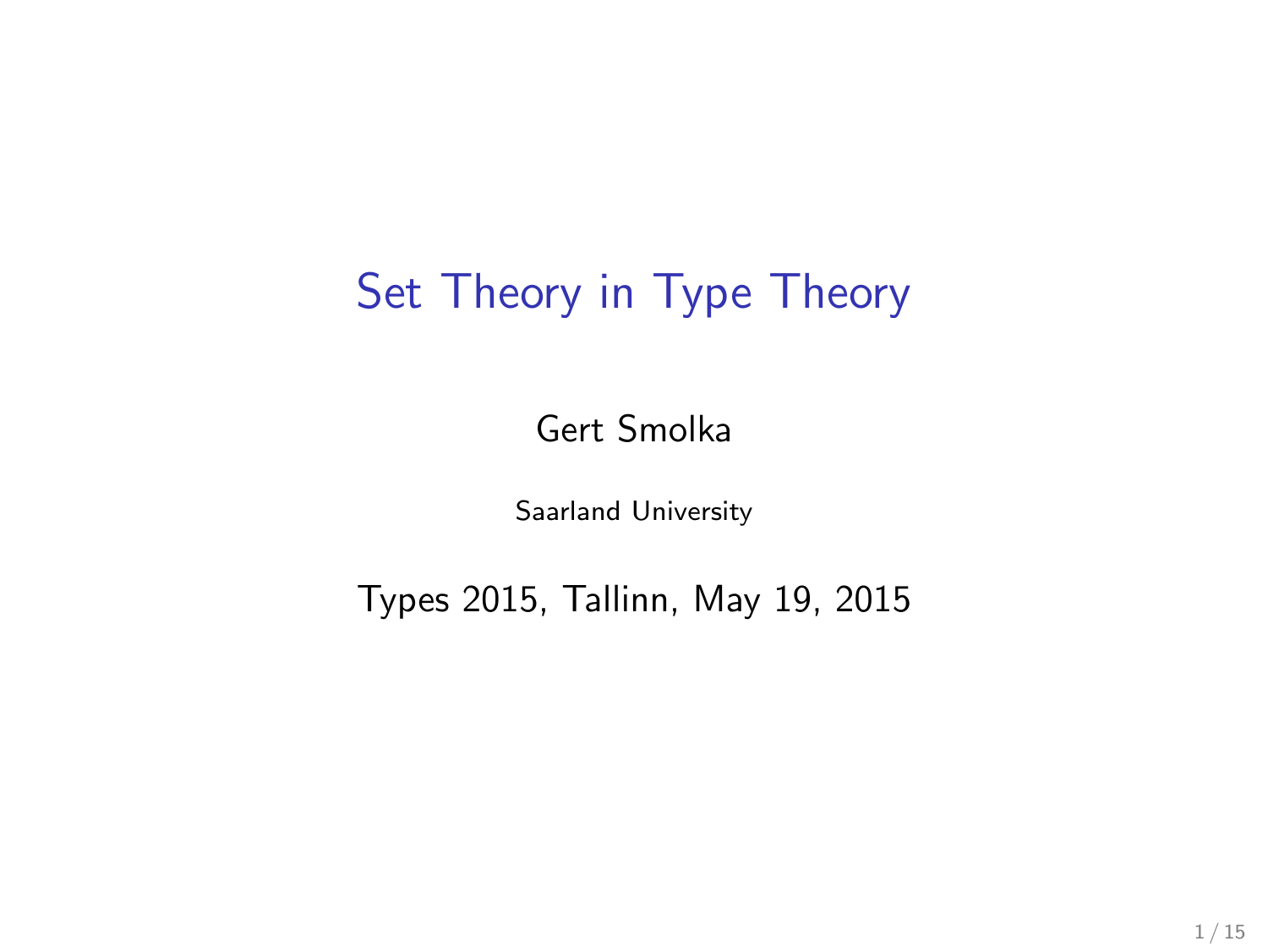How would you teach set theory to students who are familiar with type theory and proof assistants?

- $\blacktriangleright$  Classical set theory with Zermelo-Fraenkel axioms
- $\triangleright$  Type theory with XM and impredicative Prop
- $\triangleright$  Coq as proof assistant
- ▶ Perspective very different from mathematical textbooks
- $\blacktriangleright$  Explore an axiomatization in an expressive, explicit, and familiar logic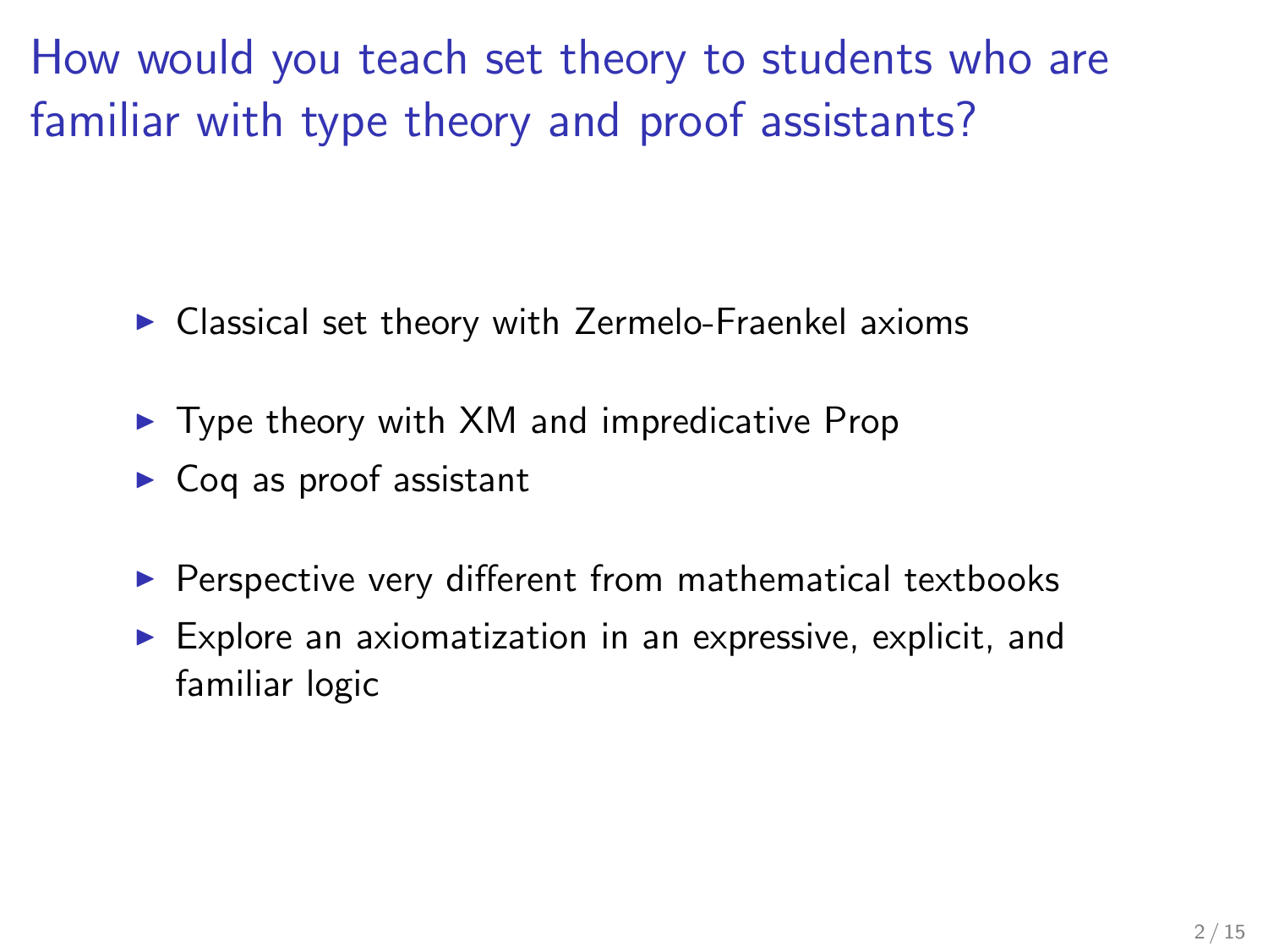#### Axioms

$$
\begin{aligned}\n\mathbf{S} &: \text{Type} \\
&\in \mathbf{S} \to \mathbf{S} \to \text{Prop} \\
&x = y \leftrightarrow x \equiv y \\
\mathbf{z} \in \emptyset \leftrightarrow \bot \\
\mathbf{z} \in \{x, y\} \leftrightarrow z = x \lor z = y \\
\mathbf{z} \in \bigcup x \leftrightarrow \exists y \in x. \ z \in y \\
\mathbf{z} \in \mathcal{P}x \leftrightarrow z \subseteq x \\
\mathbf{z} \in R@x \leftrightarrow \exists y \in x. \ Ryz \land \text{unique}(Ry)\n\end{aligned}
$$

- ► Replacement axiom is higher-order,  $R : S \rightarrow S \rightarrow$  Prop
- $\blacktriangleright$  Infinity and choice are not needed for this talk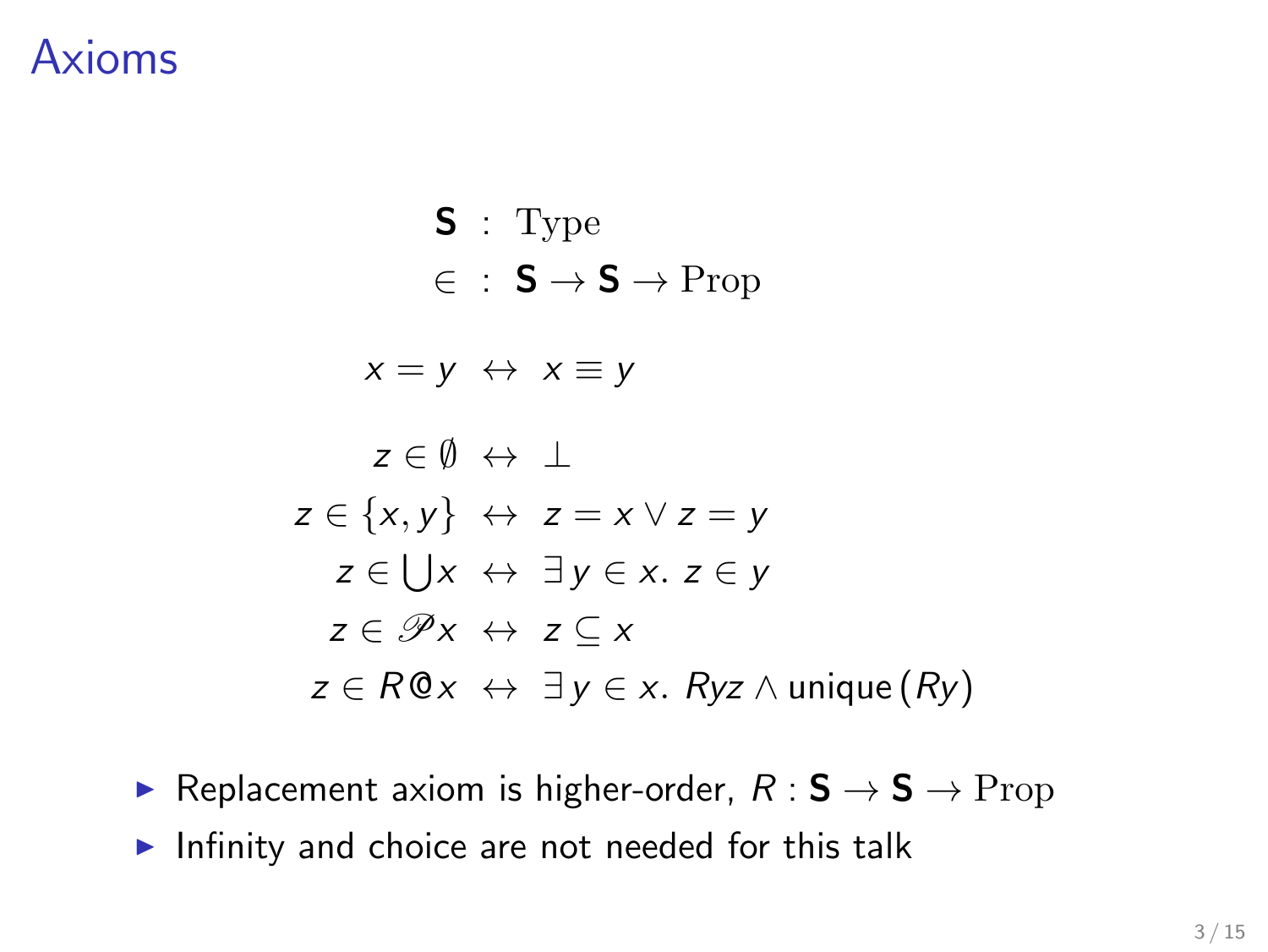### Classes

- A class is a predicate  $p : S \to \text{Prop}$
- ► Not every class can be represented as a set, e.g.,  $\lambda x. x \notin x$
- ▶ Type theory provides classes and relations on classes
- ▶ Classes are not formalized by Zermelo-Fraenkel set theory
- ▶ Von-Neumann-Gödel-Bernays set theory accommodates sets and classes in first-order logic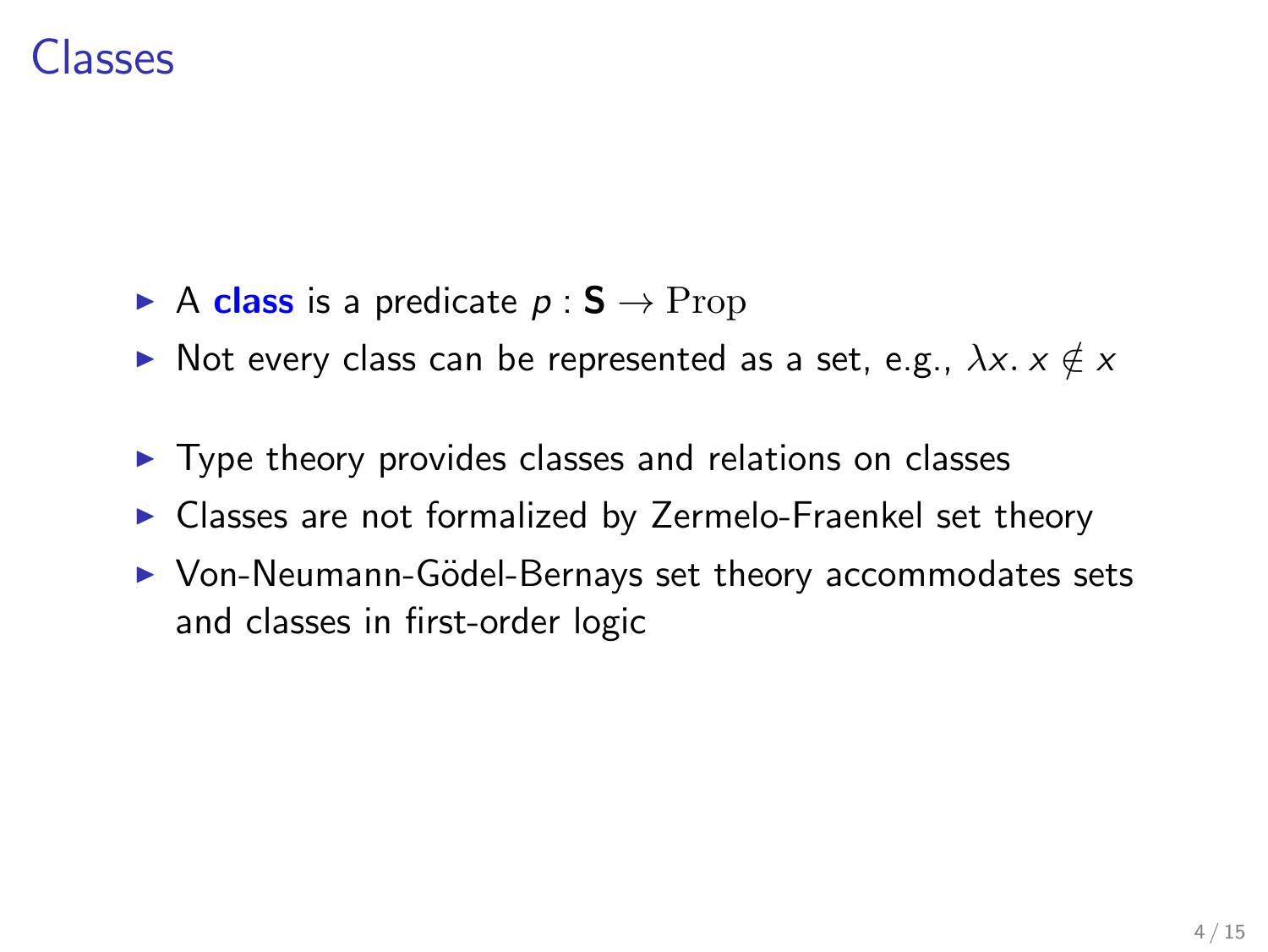# Separation and Description

can be expressed with replacement

 $z \in x \cap p \leftrightarrow z \in x \land px$  separation  $p \big[ p \big] \leftarrow p$  unique and inhabited description

An operator that maps relations  $R$  on  $S$  to total functions f :  $S \rightarrow S$  such that f agrees with R on unique images can be expressed (i.e.,  $Rx(fx)$ )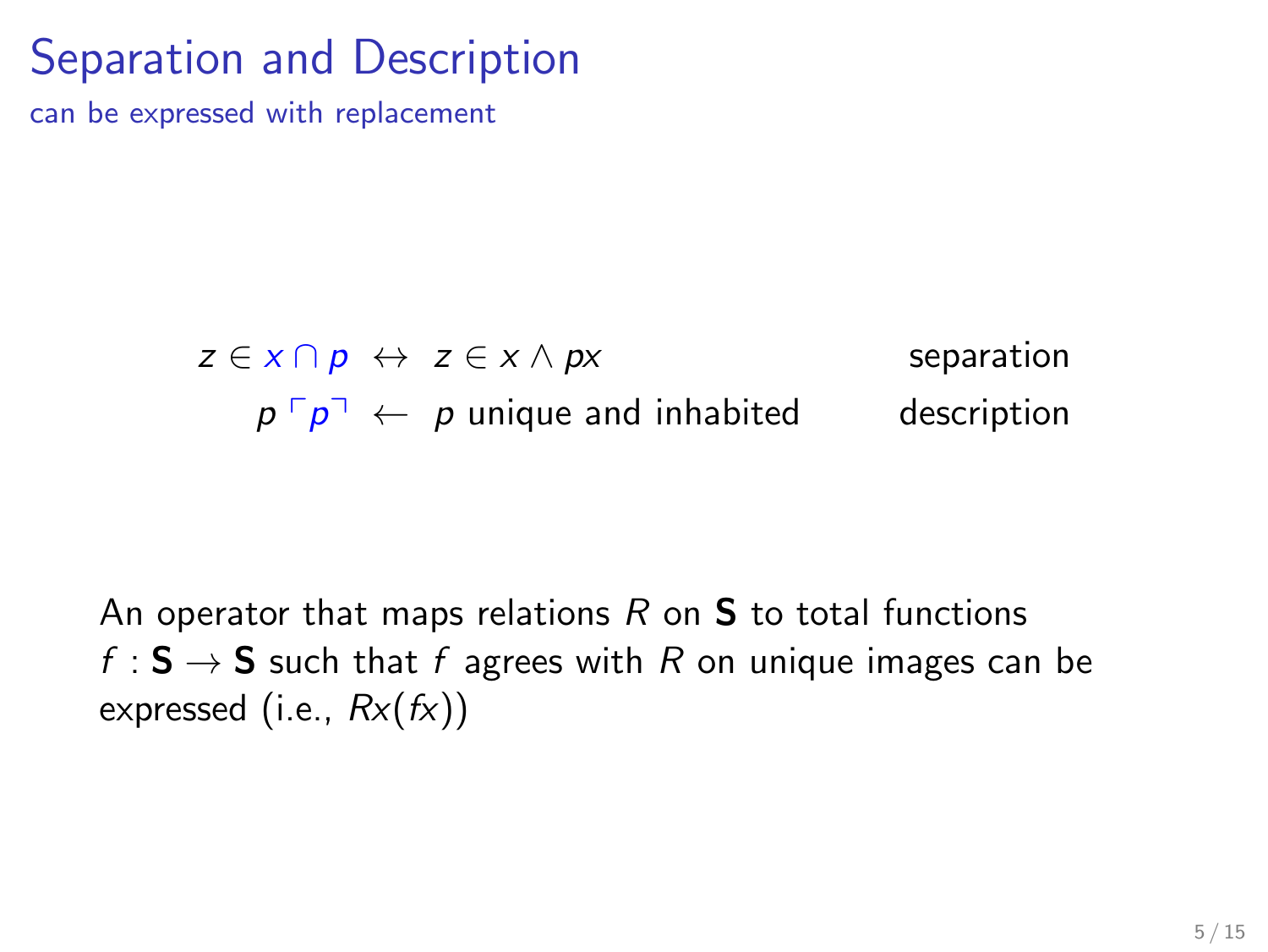### Numbers and Ordered Pairs

can be represented as sets

- $\triangleright$  Functions, numbers, and pairs already exist in type theory
- ► Can express functions  $\overline{\cdot}$  : N  $\rightarrow$  S, succ : S  $\rightarrow$  S, and  $pred : S \rightarrow S$  such that:

$$
\overline{m} = \overline{m} \leftrightarrow m = n
$$
  
succ  $\overline{n} = \overline{n+1}$   
pred  $\overline{n+1} = \overline{n}$ 

► Can express functions  $\psi$  pair :  $S \rightarrow S \rightarrow S$ , fst :  $S \rightarrow S$ , and  $\mathrm{snd} : \mathsf{S} \to \mathsf{S}$  such that:

pair x y = pair x' y' 
$$
\rightarrow
$$
 x = x'  $\land$  y = y'  
fst (pair x y) = x  
snd (pair x y) = y

▶ [Barras 2010] [von Neumann 1923] [Kuratowski 1921]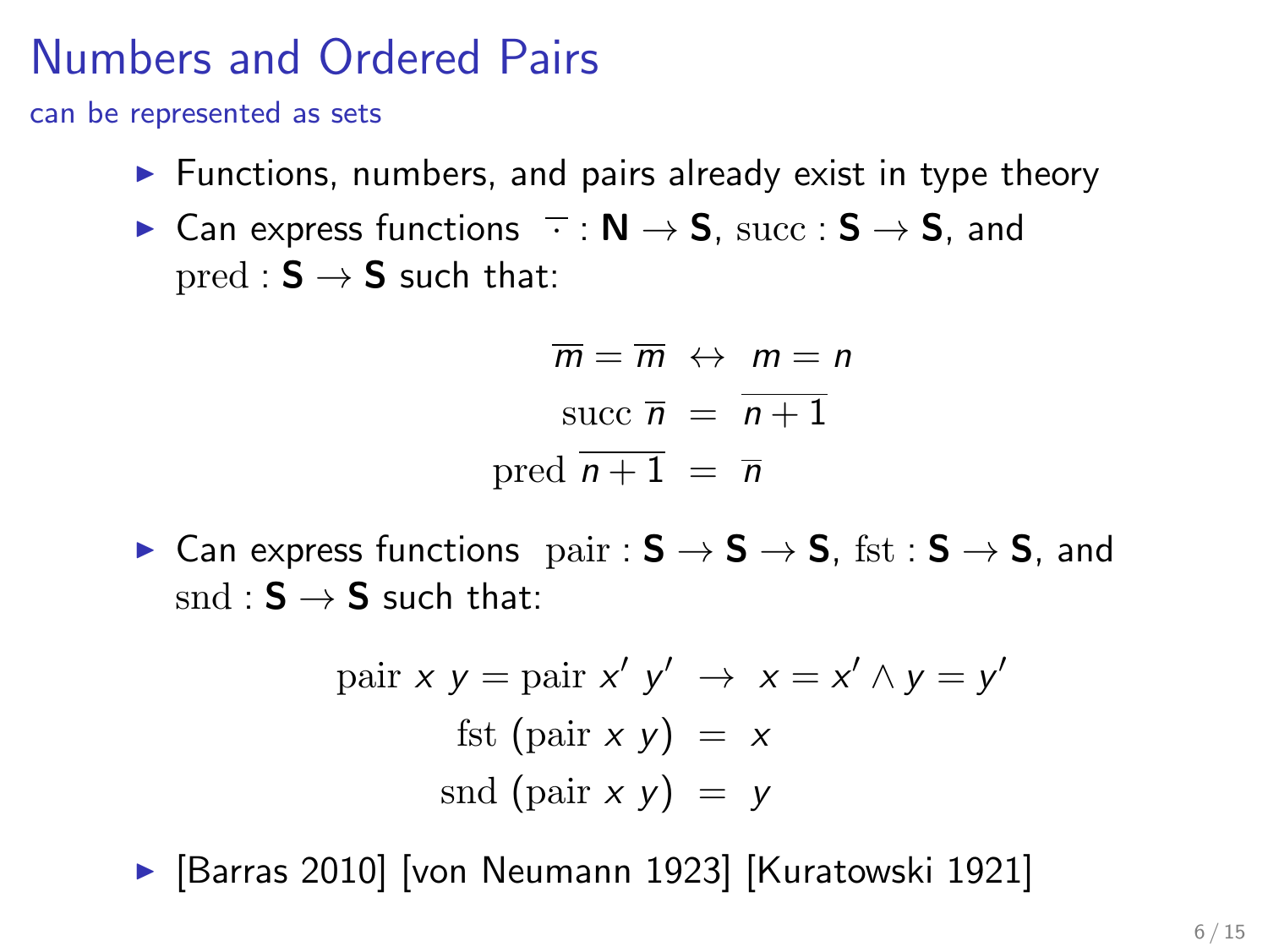# Can Construct Models of Axioms

- $\triangleright$  Without infinity hereditarily finite sets suffice
- ► Use Ackermann encoding into numbers
- $\triangleright$  Need strong excluded middle for replacement (Prop  $\simeq$  bool)
- ▶ Aczel, Werner, Miquel construct models with infinite sets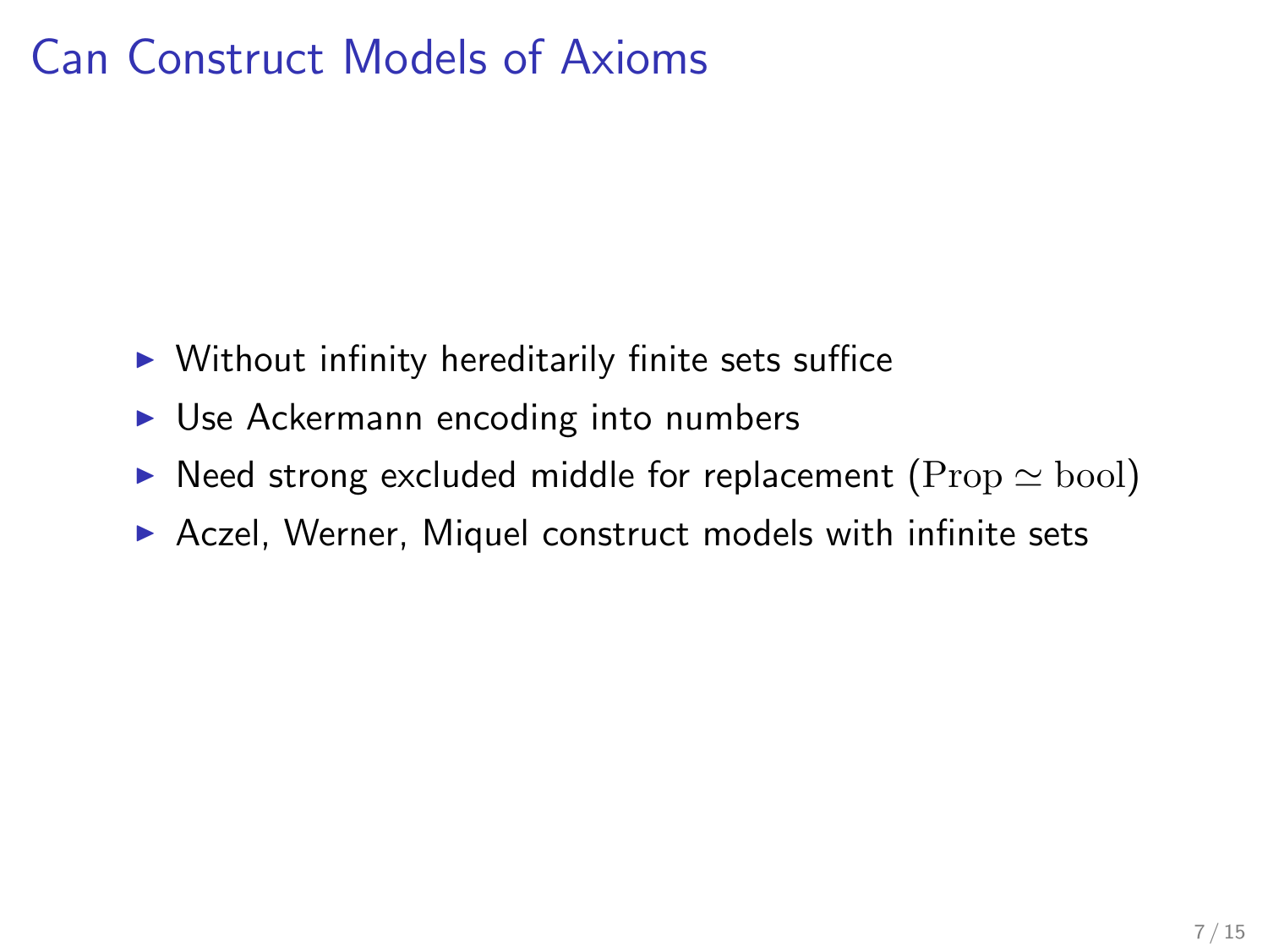# Cumulative Hierarchy



- ▶ Horizontal lines represent stages (successors and limits)
- Blue lines also represent slices
- ▶ Every well-founded set appears in some slice
- ▶ Stages are well-ordered
- ▶ Every well-ordered set is order-isomorphic to a unique segment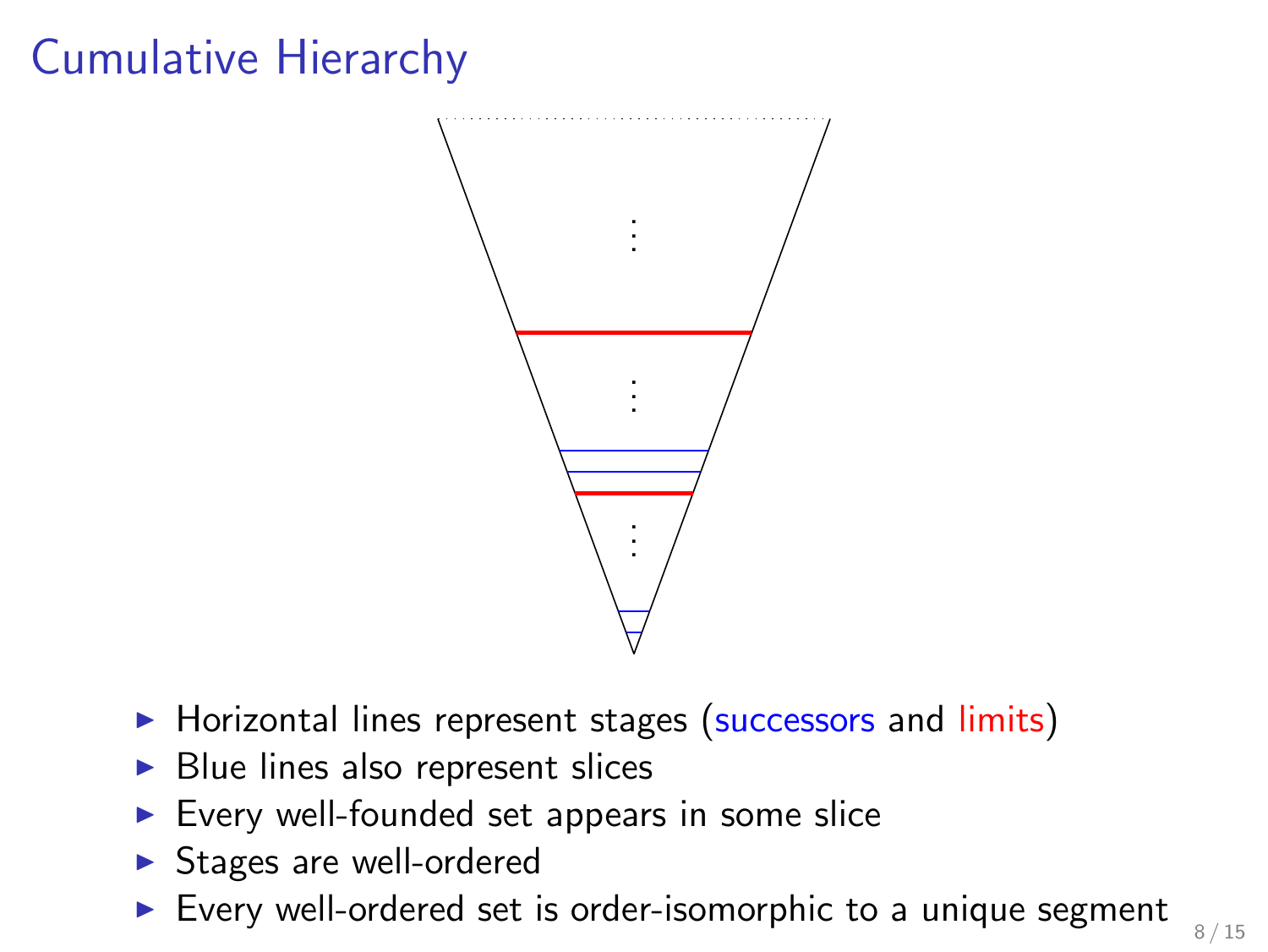### Well-Founded Sets

 $\triangleright$  Define class  $\mathscr W$  of well-founded sets inductively

$$
\frac{x\subseteq\mathscr{W}}{x\in\mathscr{W}}
$$

- $\triangleright$  Well-founded sets are defined as sets that admit  $\epsilon$ -induction
- $\blacktriangleright$  Inductive definition unknown in set theory
- Regularity axiom can be expressed as  $\forall x. x \in W$
- First-order characterization of  $x \in \mathcal{W}$  seems to require infinity (to express transitive closure)
- First-order characterization of  $x \in \mathscr{W} \cap \mathscr{T}$  straightforward
- ▶ Aczel [1988] studies non-well-founded sets
- $ightharpoonup$  *'W* cannot be represented as a set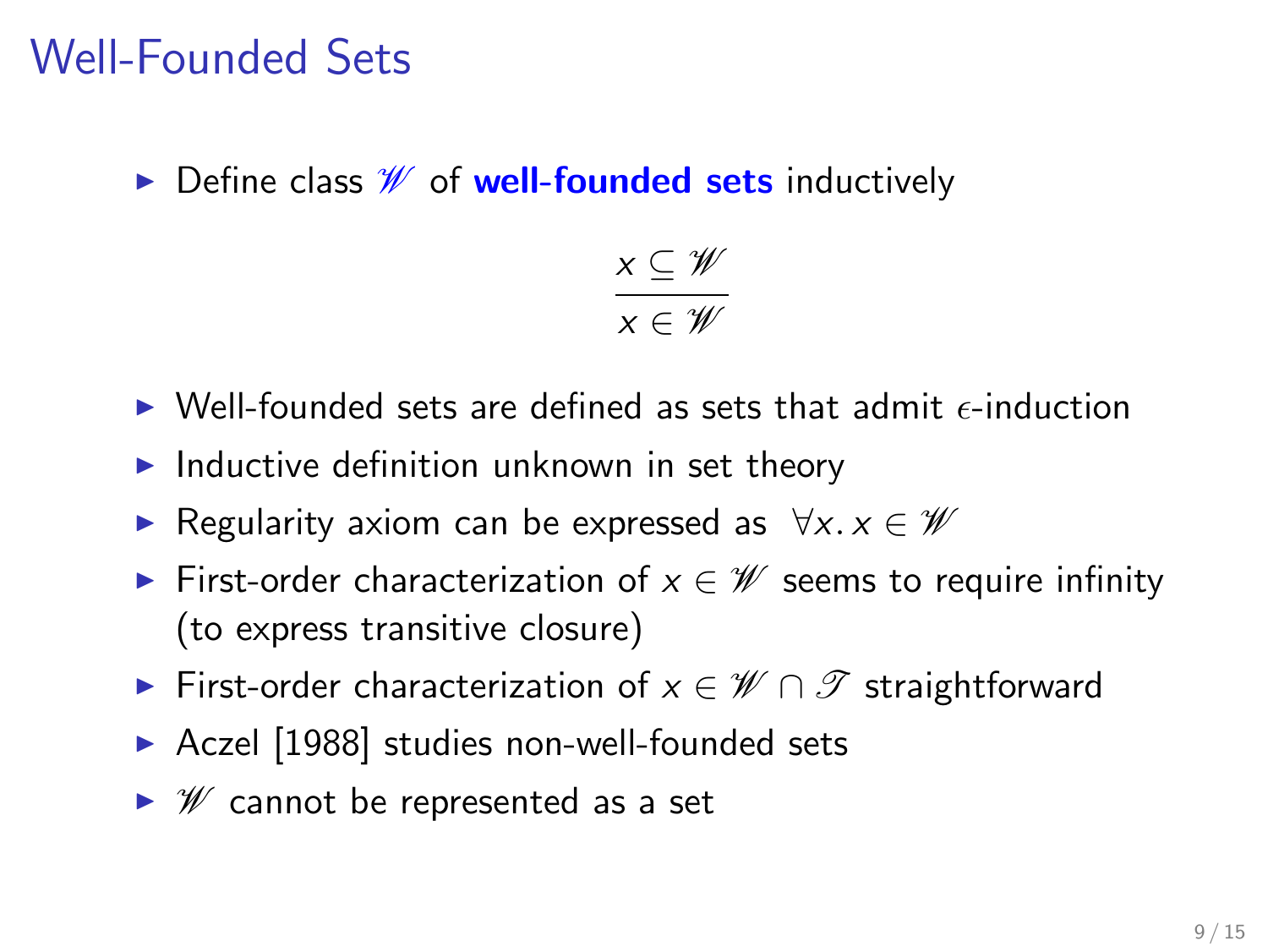# Stages of Cumulative Hierarchy

 $\triangleright$  Define class  $\mathscr X$  of **cumulative sets** inductively

$$
\begin{array}{c}\n \times \subseteq \mathscr{Z} \\
 \hline\n \bigcup x \in \mathscr{Z}\n \end{array}\n \qquad\n \begin{array}{c}\n \times \in \mathscr{Z} \\
 \hline\n x \cup \mathscr{P}x \in \mathscr{Z}\n \end{array}
$$

- $\triangleright$   $\mathscr{Z}$  well-ordered by  $\subseteq$ , unbounded,  $\emptyset$  least element
- ►  $\mathscr{W} \equiv \bigcup \mathscr{Z}$
- $\triangleright$  x  $\subset$  y iff  $x \in y$  for all  $x, y \in \mathscr{Z}$
- $\triangleright$  x  $\cup$   $\mathscr{P}$  x =  $\mathscr{P}$  x if  $x \in \mathscr{Z}$  since  $\mathscr{Z} \subseteq \mathscr{T}$
- $\triangleright$  Definition of  $\mathscr X$  is instance of tower construction
- $\triangleright$   $\mathscr Z$  usually defined with transfinite induction on ordinals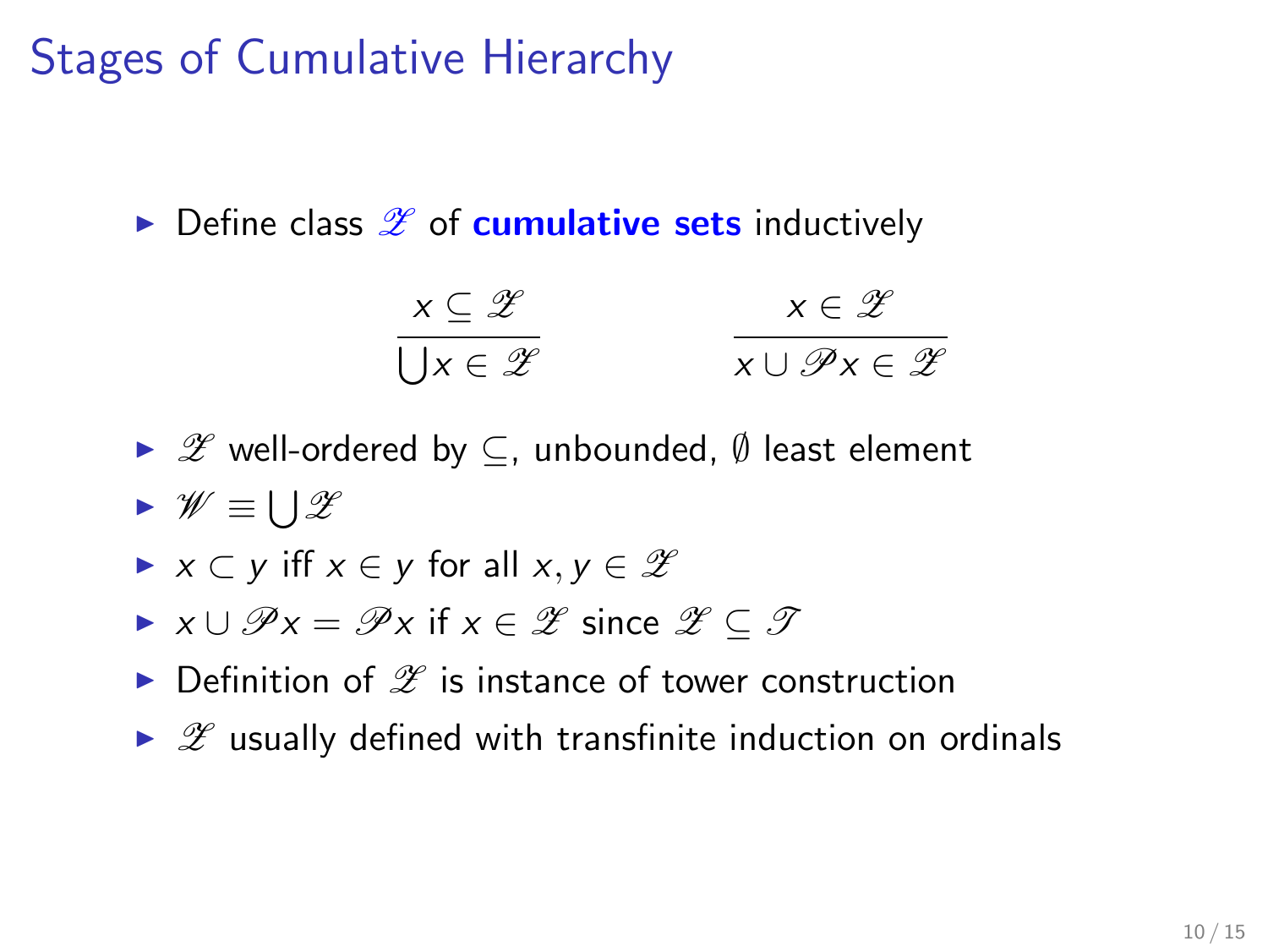### **Ordinals**

 $\triangleright$  Define class  $\mathscr O$  of **ordinals** inductively

$$
\begin{array}{c}\n \times \subseteq \mathscr{O} \\
 \hline\n \bigcup x \in \mathscr{O}\n \end{array}\n \qquad\n \begin{array}{c}\n x \in \mathscr{O} \\
 x \cup \{x\} \in \mathscr{O}\n \end{array}
$$

- $\triangleright$  Every cumulative slice contains exactly one ordinal
- $\triangleright$  Every ordinal is the set of all smaller ordinals
- ▶ Every well-ordered set is order isomorphic to a unique ordinal
- $\triangleright$   $\emptyset$  order isomorphic with  $\mathscr Z$
- $\triangleright$  Definition of  $\oslash$  is instance of tower construction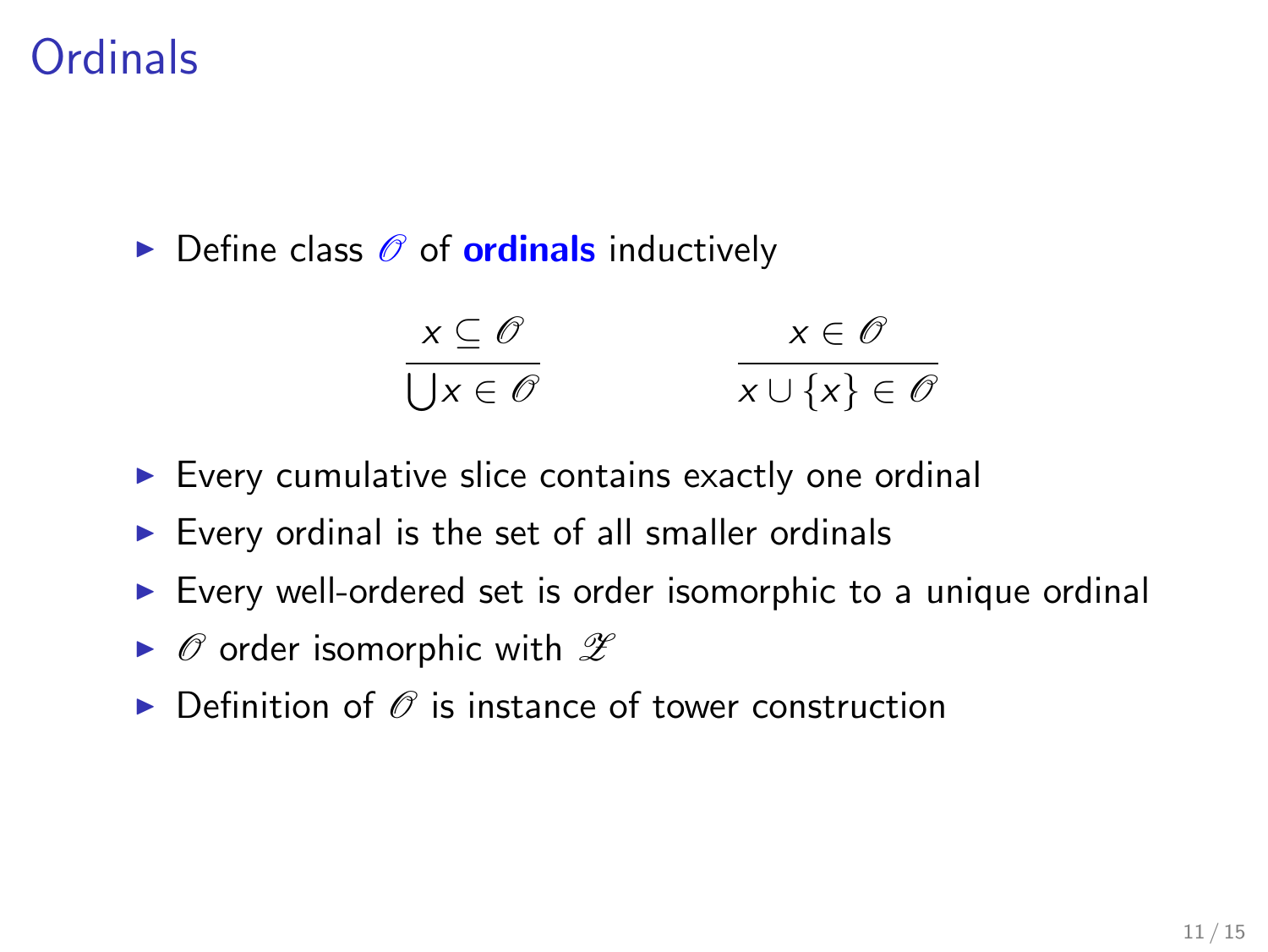### First-Order Characterization of Ordinals

- ▶ Ordinals are hereditarily transitive and well-founded sets [Bernays 1931]
- $\triangleright$   $x \in \mathscr{O}$  iff  $x \in \mathscr{T}$  and  $x \in \mathscr{V}$  and  $x \in \mathscr{W}$
- $\triangleright$   $x \in \mathscr{O}$  iff  $x \in \mathscr{T}$  and  $x \subseteq \mathscr{T}$  and  $\mathscr{P}x \subseteq \mathscr{R}$

► 
$$
\mathcal{T} := \{ x \mid \forall y \in x. \ y \subseteq x \}
$$
 transtive sets

\n▶  $\mathcal{R} := \{ x \mid \exists y \in x \ \forall z \in x. \ z \notin y \}$  regular sets

- If  $x \in \mathcal{T}$ , then  $x \in \mathcal{W}$  iff  $\mathcal{P}_X \subset \mathcal{R}$
- $\triangleright$  Corresponding inductive characterization:

$$
x \in \mathcal{T} \qquad x \subseteq \mathcal{O}
$$

$$
x \in \mathcal{O}
$$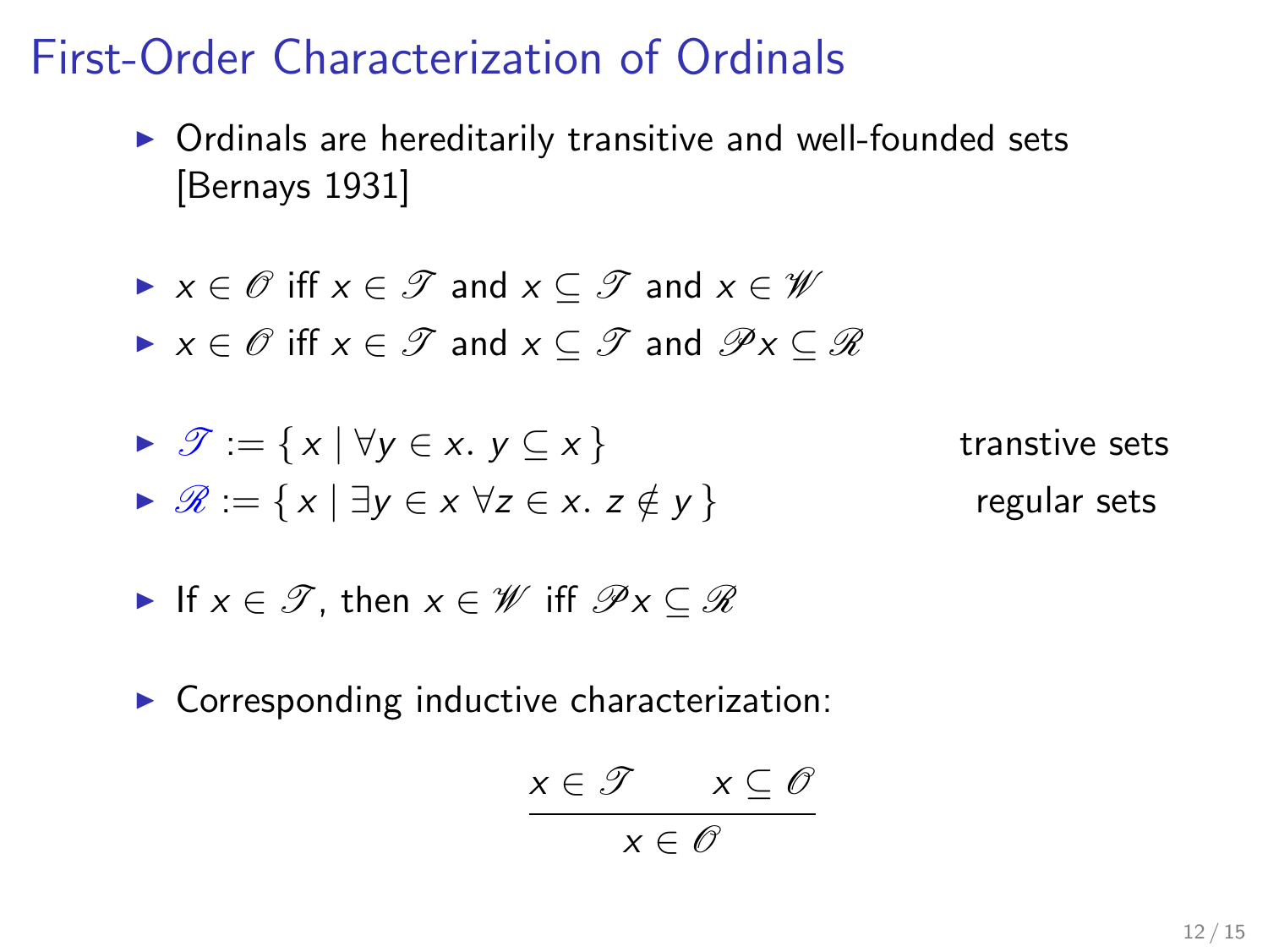#### Tower Construction for Sets

- Assume  $f : S \rightarrow S$
- $\triangleright$  Define class  $\overline{T}$  of sets inductively:

$$
\frac{x \subseteq T}{\bigcup x \in T} \qquad \qquad \frac{x \in T}{x \cup f x \in T}
$$

- $\triangleright$  T is well-ordered by  $\subseteq$ ,  $\emptyset$  least element
- ►  $x \cup f$  x successor of x if  $x \in T$  not maximal
- Every segment of  $T$  can be represented as a set
- If f preserves transitivity and well-foundedness, and  $x \in f x$  for all x.
	- $\blacktriangleright$  T unbounded
	- $\triangleright$  T cannot be represented as a set
	- Every well-ordered set is isomorphic to a proper segment of  $T$
	- $\triangleright$   $x \in y$  iff  $x \subset y$  for all  $x, y \in T$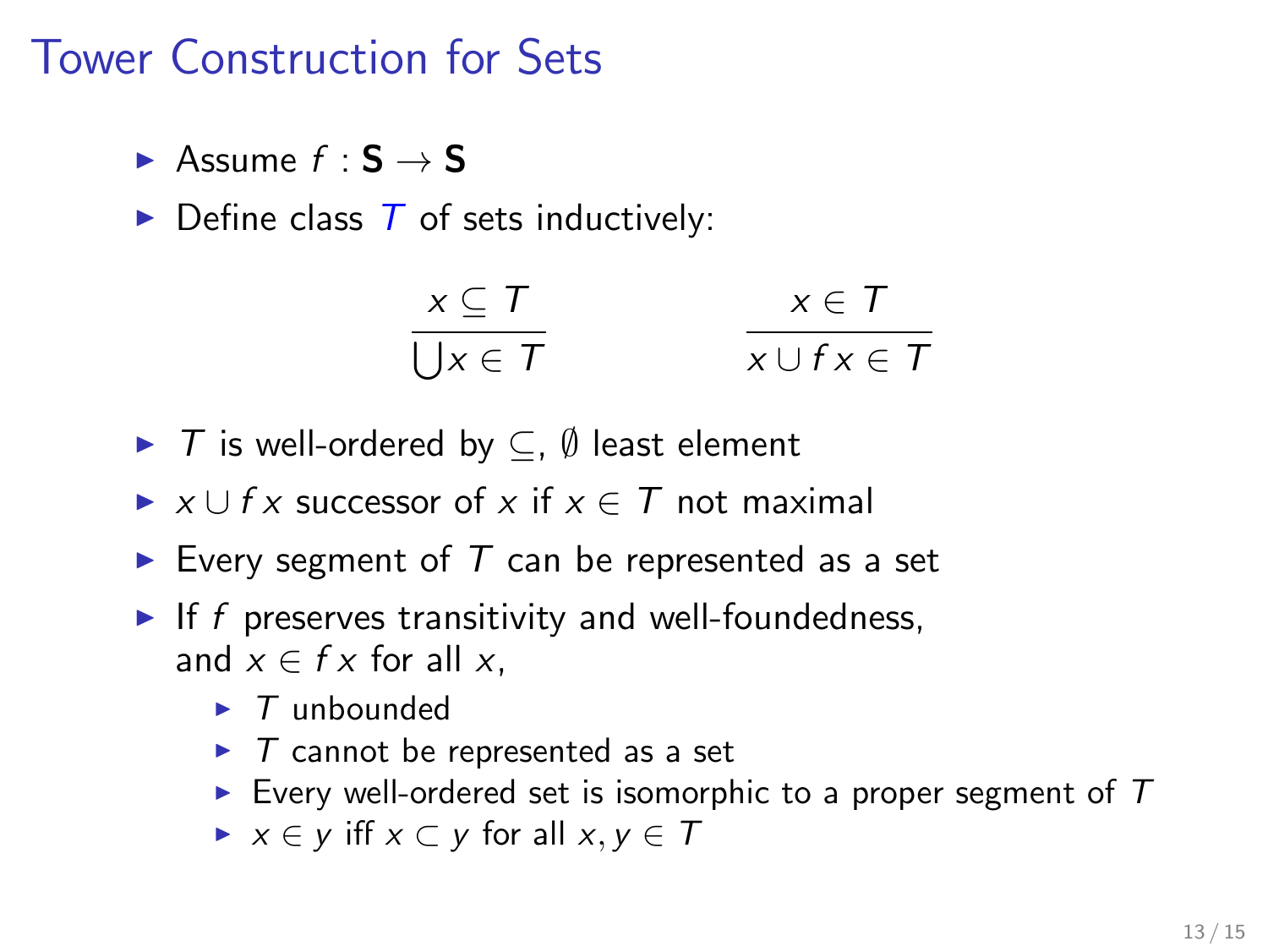### Tower Construction for Complete Partial Orders

- Assume type X and partial order  $\leq$
- Assume  $x_0 : X$
- Assume increasing function  $f : X \to X$  (i.e.,  $x \leq f x$ )
- Assume family  $\mathscr S$  of classes on X, closed under subclasses
- Assume function  $\bigsqcup$  that yields supremum for every  $p \in \mathcal{S}$
- $\triangleright$  Define class T on X inductively:

$$
\frac{x \in T}{x_0 \in T} \qquad \frac{x \in T}{f \times \in T} \qquad \frac{p \subseteq T \qquad p \in \mathcal{S} \qquad p \text{ inhabited}}{\bigsqcup p \in T}
$$

- $\triangleright$  T well-ordered by  $\leq$  ( $x_0$  least element, f yields successors)
- $\triangleright$  T unbounded iff f has no fixed point in T
- If  $T \in \mathscr{S}$ , then  $\Box T$  is unique fixed point of f in T (Bourbaki-Witt theorem)
- ► See forthcoming paper at ITP 2015